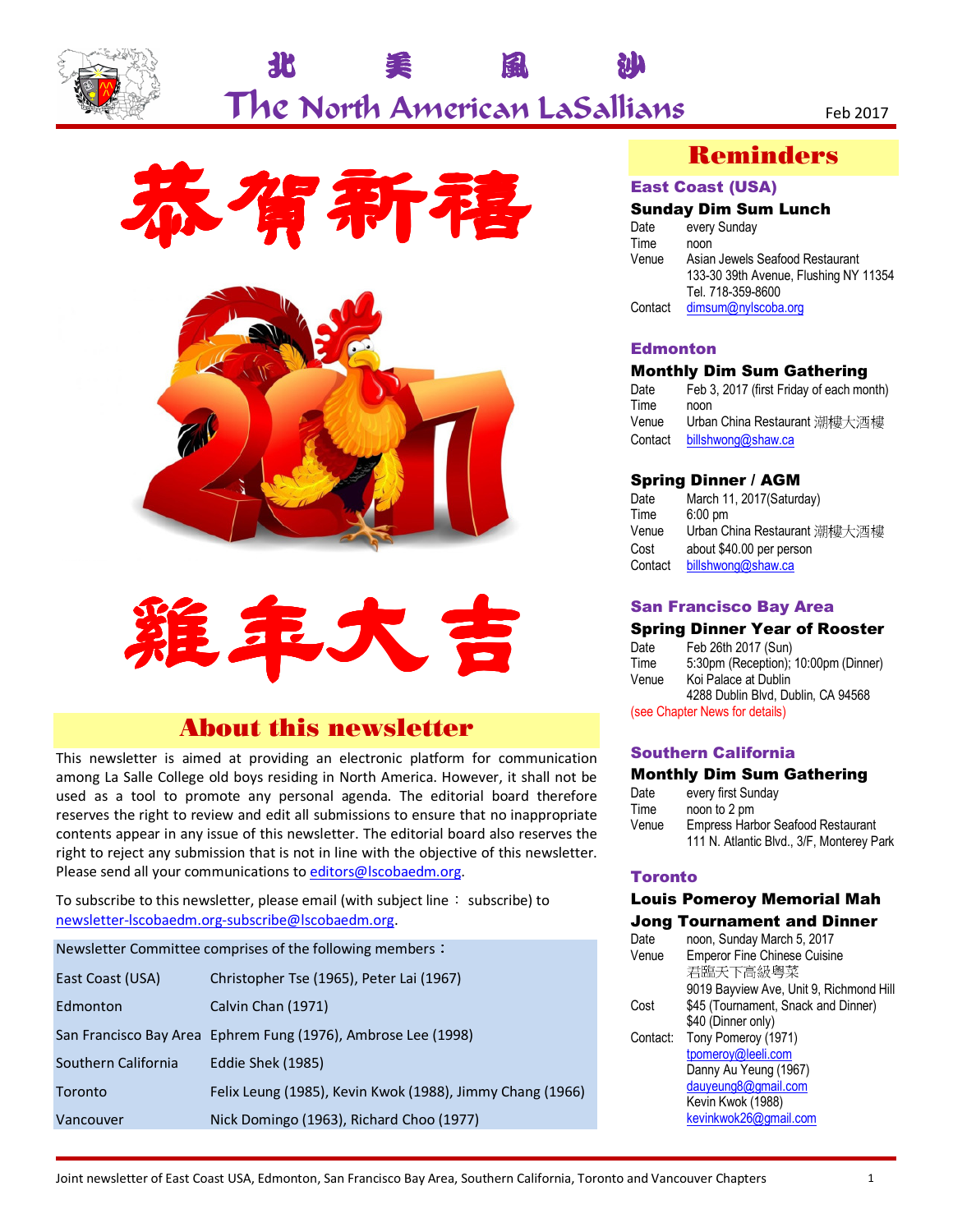

The North American LaSallians Feb 2017

北 美 風 沙

# Chapter News

### San Francisco Bay Area Chapter